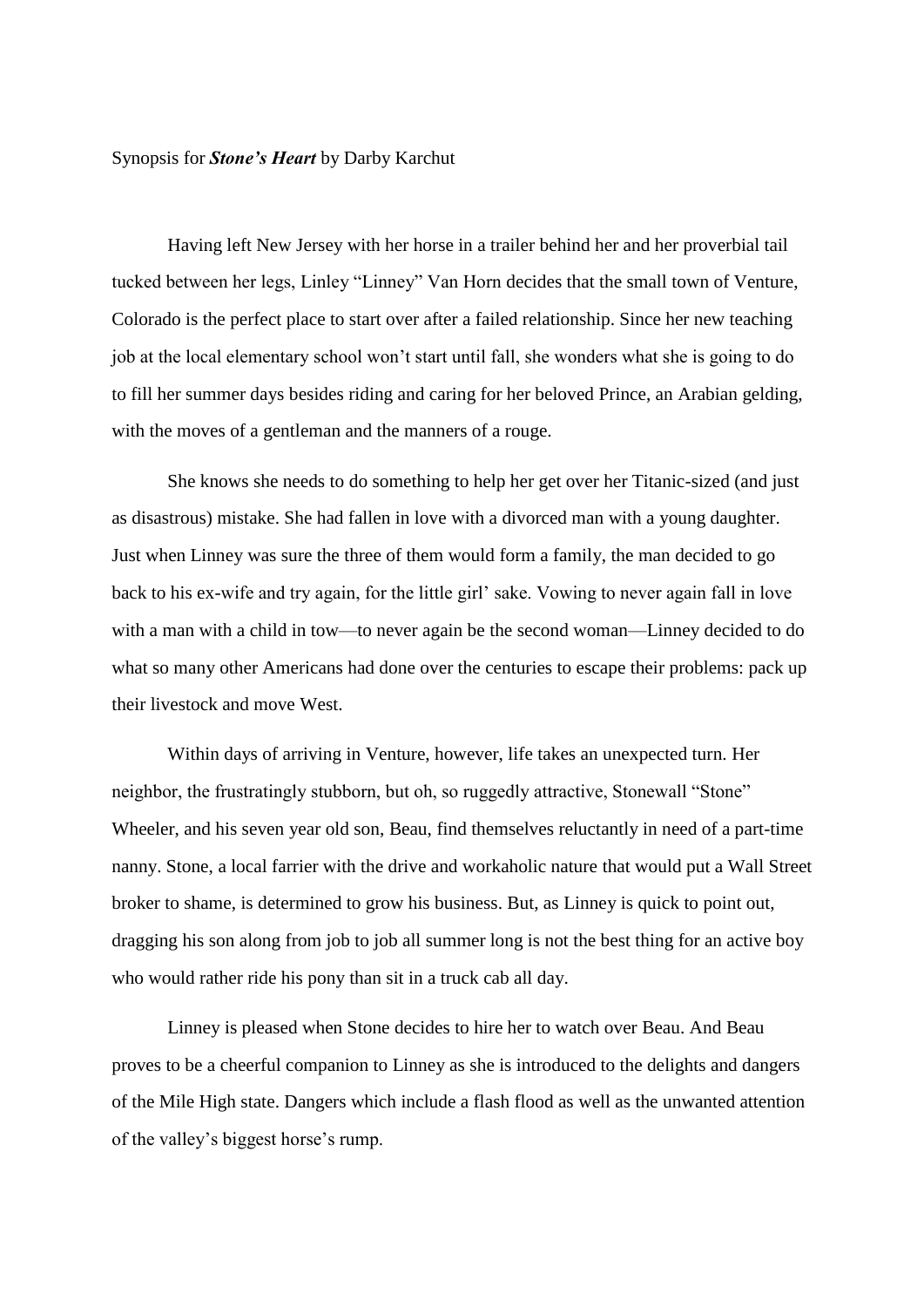As the days go by, Linney begins to see there is more to Stone than just a driven man. Old-time tough as well as old-time gallant, Stone is also a loving father to Beau, and in spite of her vow, Linney finds herself falling for the cowboy.

She is not the only one finding their heart changed. Stone's heart, too, begins to heal from the accidental death of his beloved wife three years ago as his friendship with his strong-willed—and pretty as a picture to boot—neighbor grows.

However, in spite of a magical dinner date-that-is-not-a-date, and Stone returning to church with her, Linney's initial insistence that they remain just friends keeps them from admitting their growing attraction to themselves as well as to each other.

It is going to take some Rocky Mountain-size Divine intervention to bring these two together.

Disaster strikes when a riding accident leaves Stone with a broken arm and busted ribs. Linney is determined to do whatever she can to help him with his farrier practice he has labored so hard to build. Working side by side brings them even closer together.

But then Linney's old flame arrives in Venture. Due to bad timing and wrong assumptions, Linney and Stone find themselves back where they started: just friends. Confused, Linney takes her pastor's advice and goes for a drive in the mountains to seek God's will. Unused to Colorado's steep roads, she rolls her truck off the side of the mountain. Uninjured, but trapped in a vehicle a hair's breath away from sliding further off the cliff, Linney can only pray for help.

Meanwhile, Stone realizes he has been unfair to the woman who has brought joy and love back into his and his son's life. He goes in search of her as the night falls. Discovering Linney's plight, Stone makes a bold move. He climbs down and chains the truck to a tree, then pulls Linney out of the wreckage just before the chain snaps and sends the truck plummeting the rest of the way down the mountainside.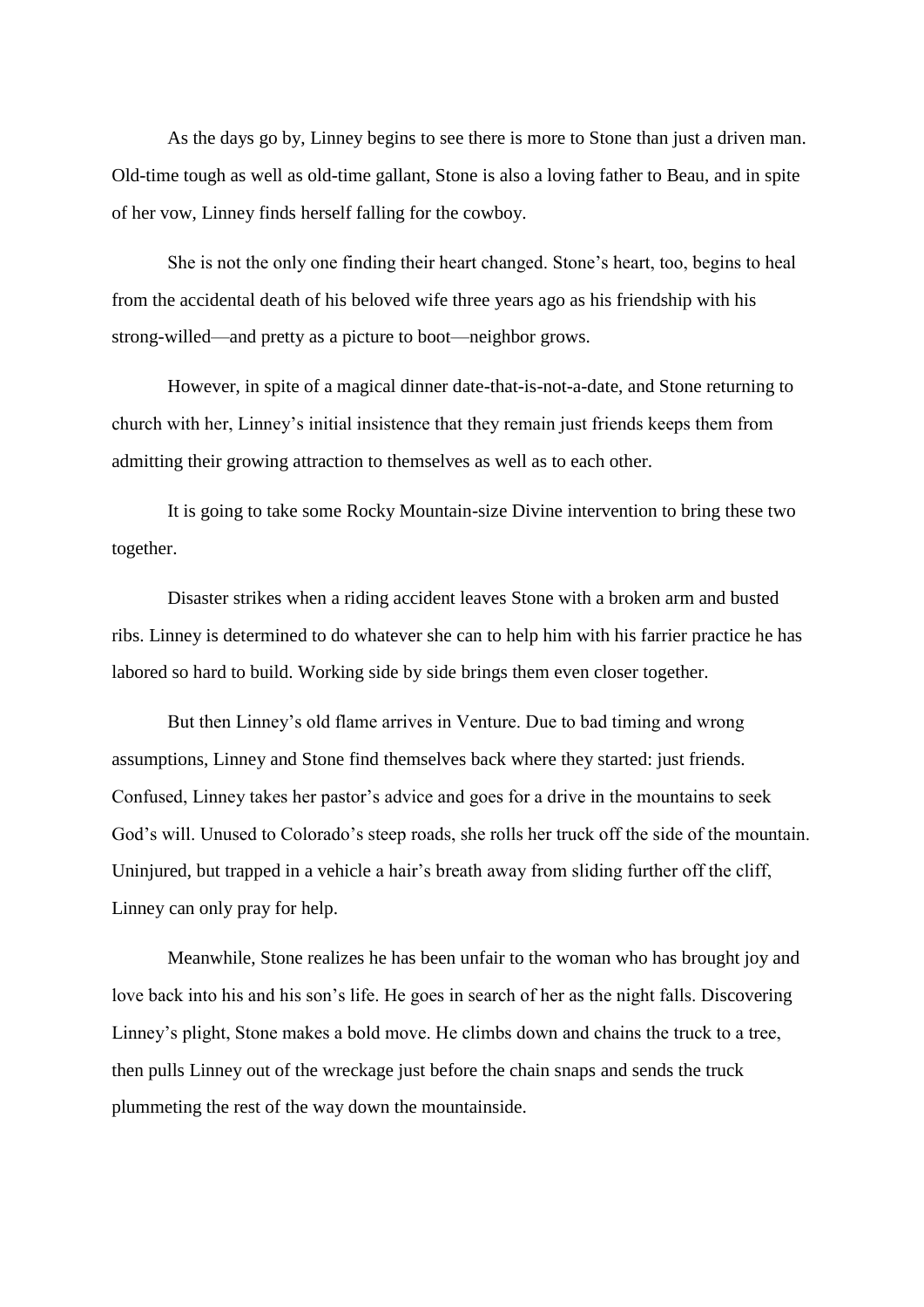The nearly deadly event wakes up both Stone and Linney to their true feelings. A month later, Stone asks Linney to accompany him on a moonlit ride. Stopping in the middle of prairie, with the sweet perfume of sage around them and a star filled sky above them, Stone removes his hat, kneels down, and proposes. As they ride back, full of hope and joy for the future, they both realize that, sometimes, second chances are worth taking.

## **Editor's Critique:**

Hi Darby,

Thanks so much for sending through your synopsis to Stone's Heart, which we enjoyed reading! You've got a very emotional, heart-warming premise here of a heroine needing a fresh start in life, and a single-parent family in need of her love and affection – we can see it being a real tear-jerker!

Just a couple of things to bear in mind when you start developing this story…

Your heroine: Linney's previous relationship experience sounds very difficult, but we'd love to know more about why Linney was so drawn to this man and his daughter to begin with. What is it about being part of a family that so desperately appeals to her? Perhaps she wasn't totally in love with her ex (although she adored his daughter), but she really wanted to be part of their family unit? For example, what was her own childhood like – was there some lack in her family life that means she yearns for a family of her own? More importantly, what actually is at the heart of her conflict – wanting a family, or not wanting to be second best? And how does falling for Stone (and his adorable son!) force her to confront and work through these issues? She seems to quite willingly embrace being a nanny, but perhaps we could also see her deep reservations about taking a job that will open her up to the very dynamic she's sworn herself off!

Your hero: Stone sounds gorgeous – what's not to love about a rugged, sexy, single dad cowboy with a heart of gold!? Discovering that he can find love again after his tragic widowing is a very powerful journey, so don't be afraid to pull out all the stops here and wring out as much emotion as possible!

**Your hero and heroine's conflict:** You've given both Linney and Stone great reasons to be wary of acting on their attraction, so it seemed a bit of a shame to rely on external sources of conflict (specifically the return of Linney's ex) to create tension. Our recommendation would be to think about ways to use your characters' conflict to create this 'black moment' in their relationship – perhaps Linney confesses her love, and Stone isn't quite ready to accept he loves her yet? Does his little son tell Stone he wants Linney as his new mom, and he emotionally panics? These are just a couple of ideas to think about, but something along these lines might make for an even more heart-wrenching emotional finale.